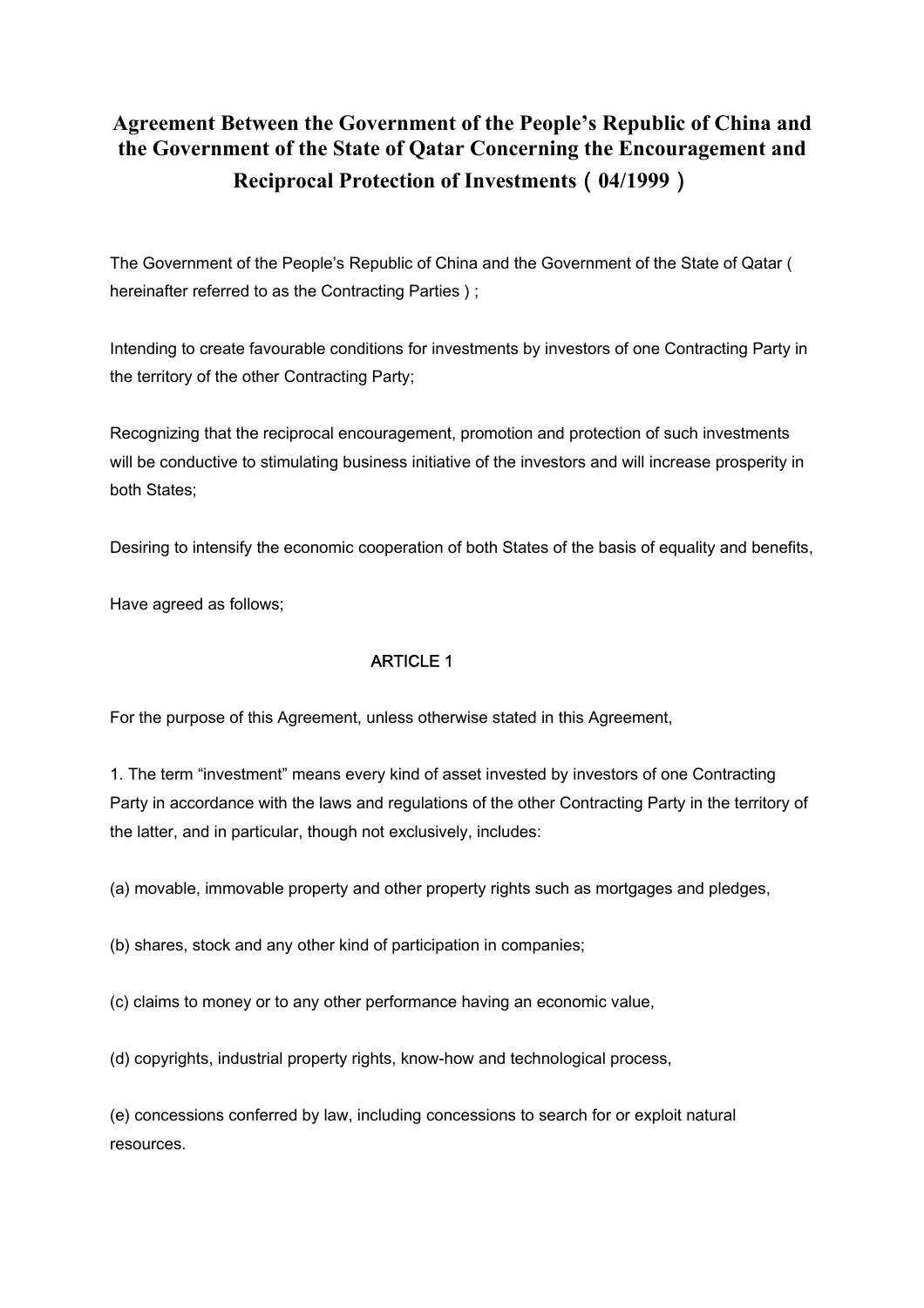2. The term "investors" means:

(a) natural persons who have nationality of the People's Republic of China in accordance with its laws;

(b) economic entities established in accordance with the laws of the People's Republic of China and domiciled in the territory of the People's Republic of China;

in respect of the State of Qatar:

(a) citizens who have nationality of the State of Qatar;

(b) legal persons including companies, general corporations, public organizations, public and semi-public entities constituted in accordance with the legislations of the State of Qatar and domiciled in its territory;

(c) the Government of the State of Qatar.

3. The term "returns " means the amounts yielded by investments, such as profits, dividends, interests, royalties or other legitimate income.

4. The term "territory" means the territory of each Contracting Party, as well as the maritime area of each Contracting Party. The maritime area means the territorial seas and the continental shelf outwards the territorial seas over which each Contracting Party has, in accordance with the International Law sovereign rights and a jurisdiction with a view of prospecting, exploiting and preserving natural resources.

## ARTICLE 2

1. Each Contracting Party shall encourage investors of the other Contracting Party to make investments in its territory and admit such investments in accordance with its laws and regulations.

2. Each Contracting Party shall grant assistance in and provide facilities for obtaining visas and working permits to nationals and employees of investors of the other Contracting Party to or in the territory of the Former in connection with activities associated with such investments.

### ARTICLE 3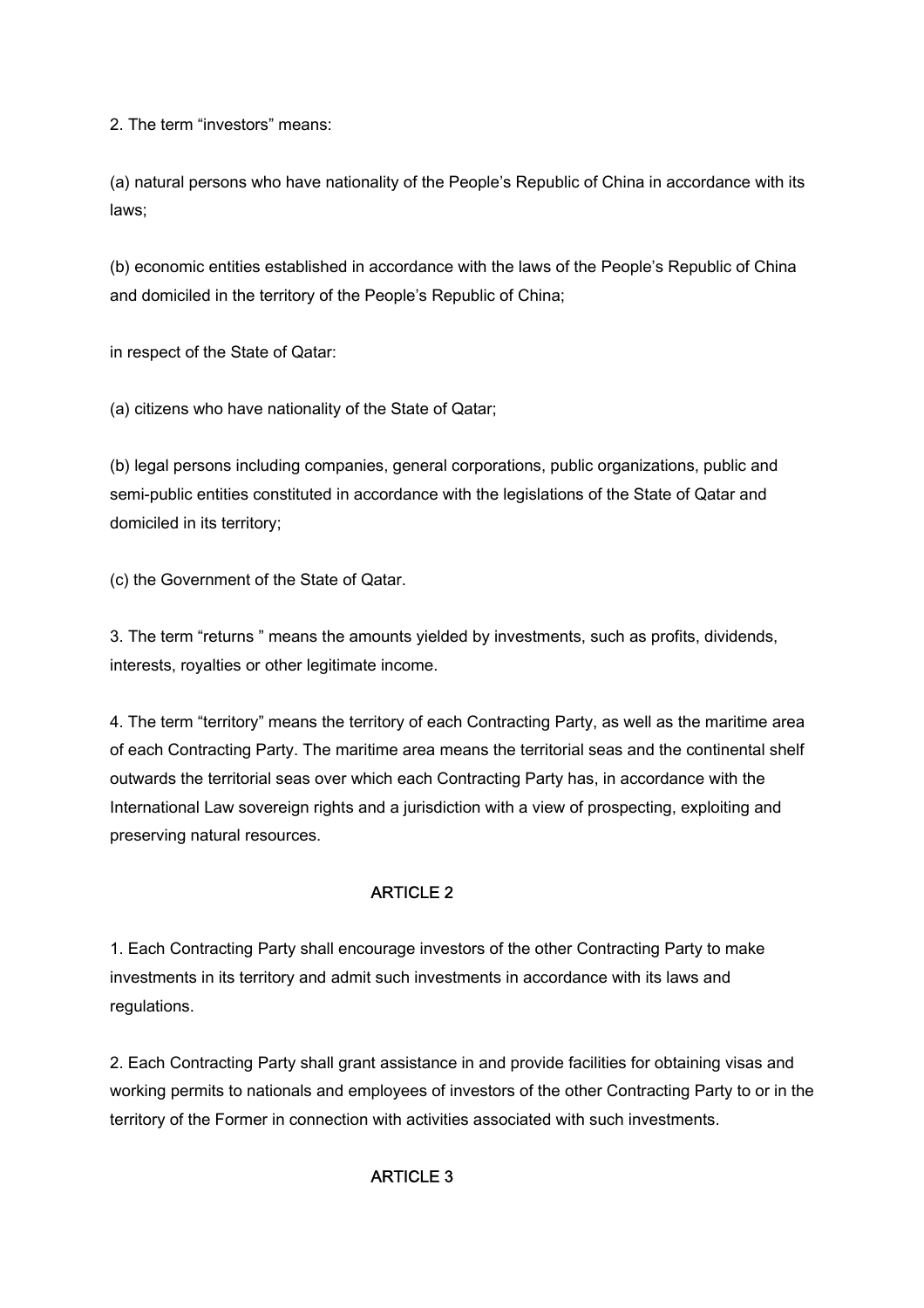1. Investments and activities associated with investments of investors of either Contracting Party shall be accorded fair and equitable treatment and shall enjoy protection in the territory of the other Contracting Party.

2. The treatment and protection referred to in Paragraph 1 of this Article shall not be less favourable than that accorded to investments and activities associated with such investments of investors of a third State.

3. The treatment and protection as mentioned in Paragraphs 1 & 2 of this Article shall not include any preferential treatment accorded by the other Contracting Party to investments of investors of a third State based on customs union, free trade zone, economic union, agreement relating to avoidance of double taxation or for facilitating frontier trade.

## ARTICLE 4

1. Neither Contracting Party shall expropriate, nationalize or take similar measures ( hereinafter referred to as "expropriation") against investments of investors of the other Contracting Party in its territory, unless the following conditions are met:

(a) for the public interests;

(b) under domestic legal procedure;

(c) without discrimination;

(d) against compensation;

2. The compensation referred to in Paragraph 1 (d) of this Article shall be equivalent to the real economic value of the expropriated investments and shall be estimated in accordance with a normal economic situation prevailing at the time when expropriation is proclaimed. The compensation shall be paid without delay.

### ARTICLE 5

Investors of one Contracting Party who suffer losses in respect of their investments in the territory of the other Contracting Party owing to war, a state of national emergency, insurrection, riot or other similar events, shall be accorded by the latter Contracting Party, if it takes relevant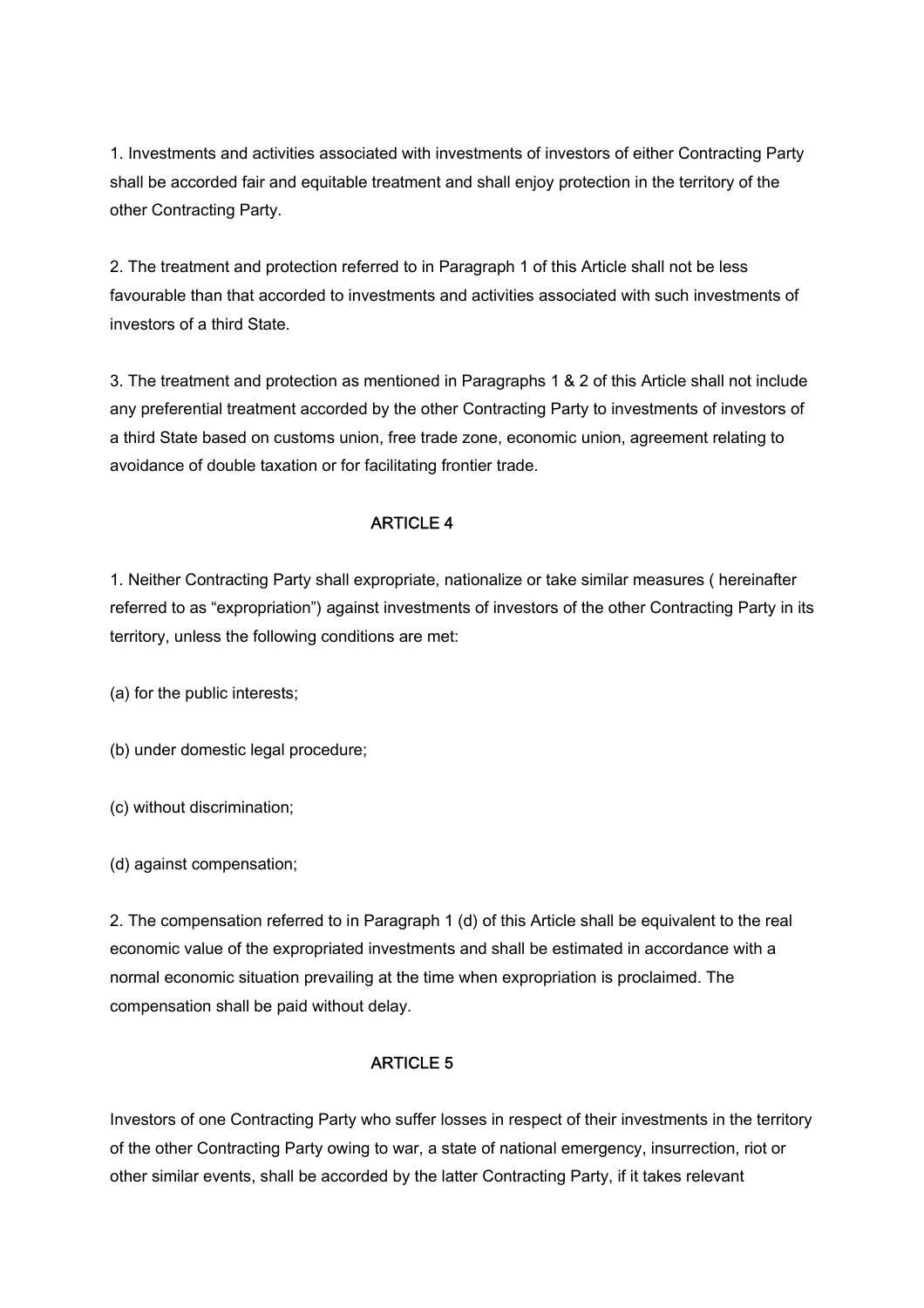measures, treatment no less favourable than that accorded to investors of a third State.

## ARTICLE 6

1. Each Contracting Party shall, subject to its laws and regulations, guarantee investors of the other Contracting Party the transfer of their investments and returns held in the territory of the one Contracting Party, including:

(a) profits, dividends, interests and other legitimate income;

(b) amounts from total or partial liquidation of investments;

(c) payment made pursuant to a loan agreement in connection with investment;

(d) royalties in Paragraph 1 (d) of Article 1;

(e) payments of technical assistance, technical service fee and management fee;

(f) payments in connection with projects on contract;

(g) earnings of nationals and employees of the other Contracting Party who work in connection with an investment in the territory of the one Contracting Party;

2. The transfers mentioned above shall be made at the prevailing exchange rate of the Contracting Party accepting investment on the date of transfer.

## ARTICLE 7

If a Contracting Party of its Agency makes payment to its investor under a guarantee it has granted to an investment of such investor in the territory of the other Contracting Party, such other Contracting Party shall recognize the transfer of any right or claim of such investor to the former Contracting Party or its Agency and recognize the subrogation of the former Contracting Party or its Agency to such right or claim. The subrogated right or shall not be greater than the original right or claim of the said investor.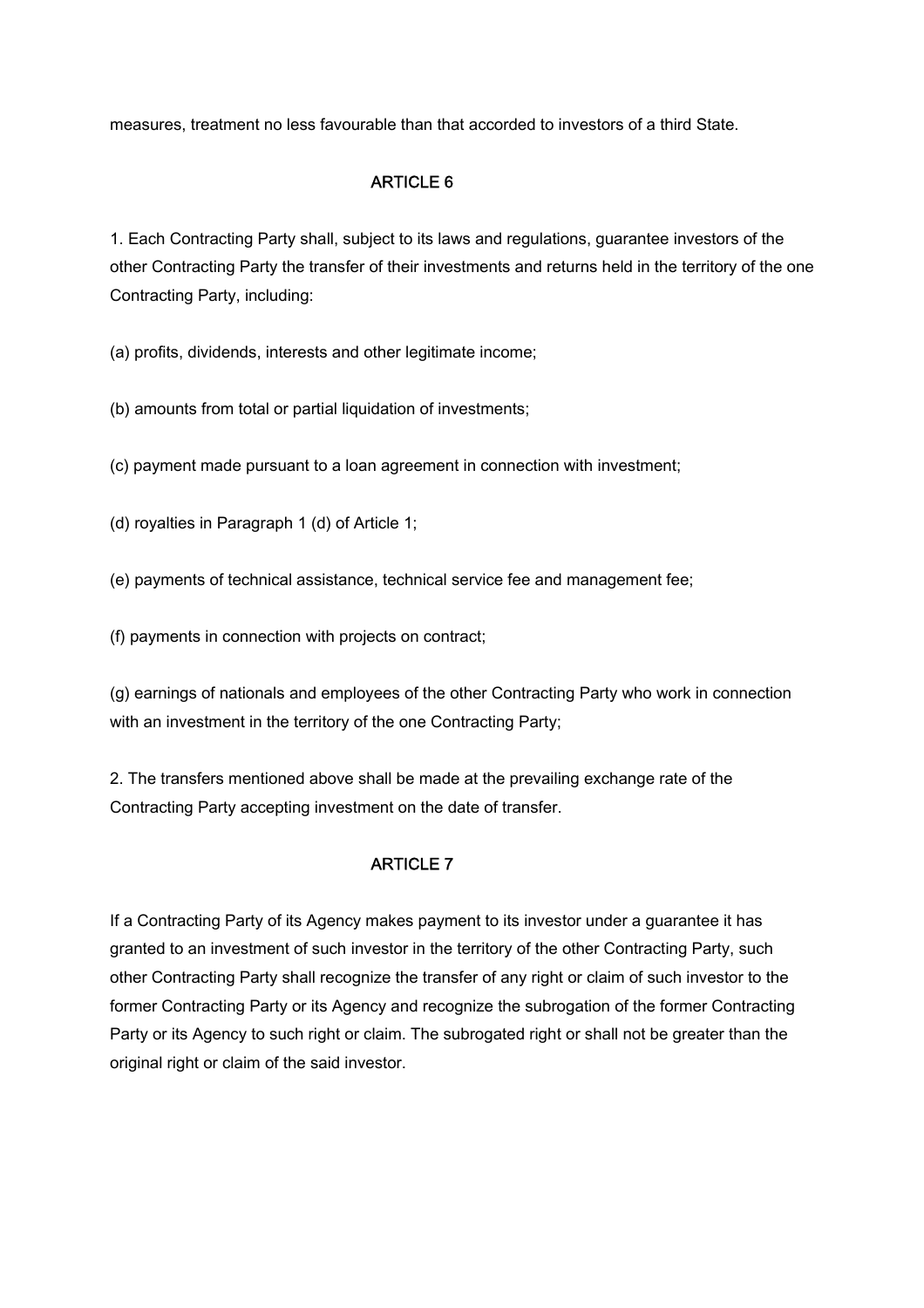## ARTICLE 8

1. Any dispute between the Contracting Parties concerning the interpretation or application or termination of this Agreement shall, as far as possible, be settled by consultation through diplomatic channels.

2. If such a dispute cannot be settled amicably within six months it shall, upon the request of either Contracting Party, from the date on which it occurred, be submitted to an ad hoc arbitral tribunal for settlement.

3. Such arbitral tribunal shall be formed for each specific case as follows:

Within a period of two months from the date of notification of either Contracting Party to the other Contracting Party about his intention to submit the dispute to arbitration, each Contracting Party shall appoint its member in the arbitral tribunal. The two members shall, within a period of two months from the date of their appointment nominate by mutual agreement a citizen of a third State having diplomatic relations with the two Contracting Parties who will be appointed as the president by the two Contracting Parties.

4. If the arbitral tribunal has not been constituted within four months from the date of the receipt of the written notice for arbitration, either Contracting Party may, in the absence of any other agreement, invite the President of the International Court of Justice to appoint the arbitrator(s) who has or either Contracting Party or is otherwise prevented from discharging the said function, the next most senior member of the International Court of Justice who is not a national of either Contracting Party shall be invited to make the necessary appointment(s).

5. The tribunal shall reach its decisions by a majority of votes. These decisions shall be final and legally binding upon the Contracting Parties. The arbitral tribunal, with respect to its procedures, shall apply the UNCITRAL rules, and with respect to the substance of the dispute it shall apply the rules of this Agreement and the applicable corresponding rules to the International Law. The two Contracting Parties shall share among themselves equally the cost of the arbitration procedures including remunerations of the arbitrators unless otherwise decided by the tribunal in accordance with special circumstances. Venue of arbitration shall be the Hague (Holland) or Stockholm (Sweden).

### ARTICLE 9

1. Any legal dispute arising out of an investment between either Contracting Party and investor of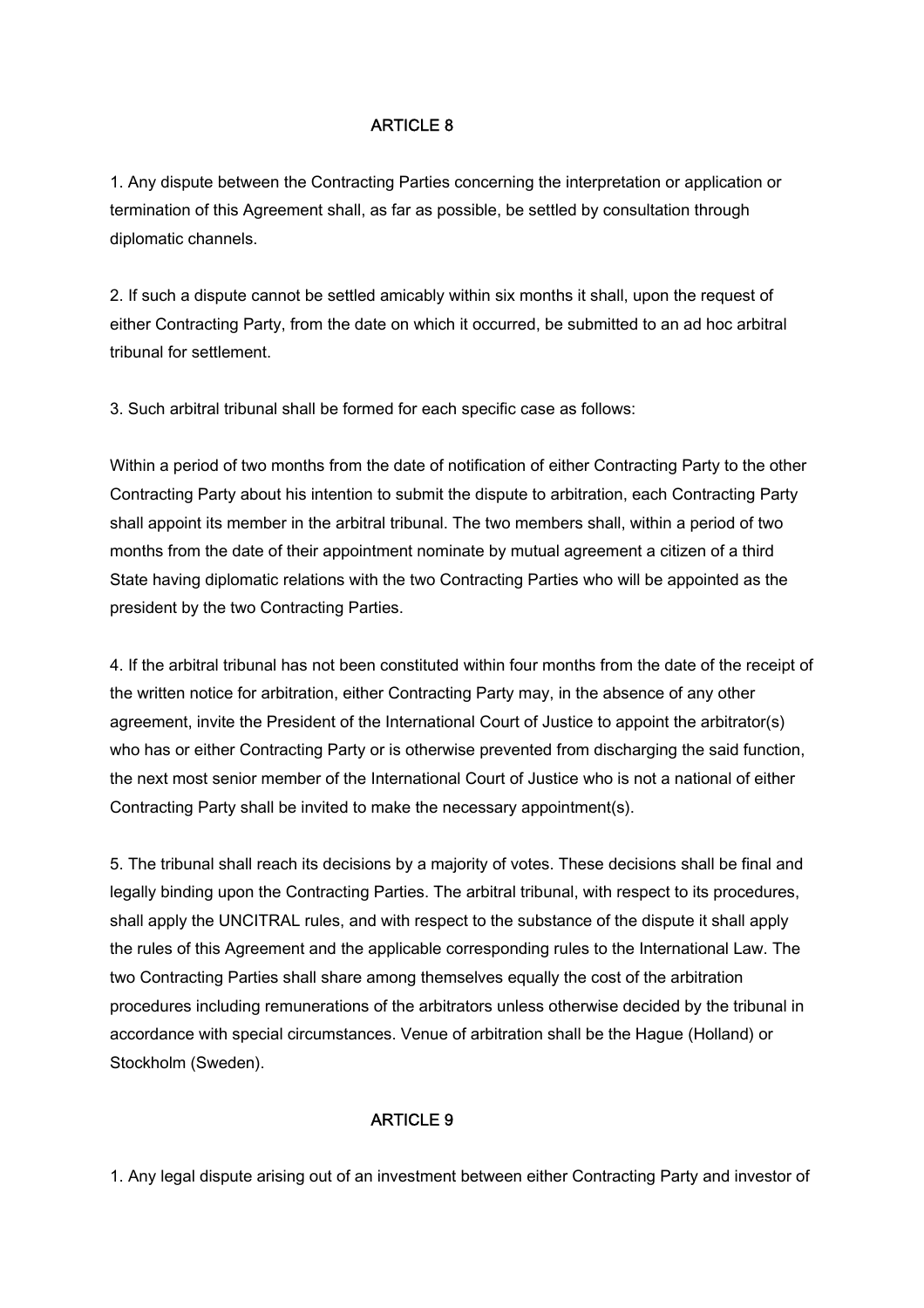the other Contracting Party shall be settled amicably between the parties concerned.

2. If the dispute cannot be settled within a period of six months from the date on which it occurred, it shall be settled at the request of either party by the competent court in the country in whose territory the investment was made.

3. If the legal dispute is tied up with the amount of compensation for expropriation and was not settled amicably within a period of six months from the date on which it occurred, and neither party chooses to settle the dispute by the competent court as stated in Paragraph (2) thereof, either party shall be entitled to submit it to an arbitral tribunal. The said tribunal shall be created for each specific case consisting of three members to be appointed as follows:

Within two months from the date on which arbitration was requested each party shall appoint one arbitrator in the tribunal and within two months from their appointment, the two members by mutual agreement nominate a third member a citizen of the third State having diplomatic relations with both Contracting Parties to act as Chairman.

4. If the appointments were not made within the period specified in Paragraph (3) of this Article, either conflicting party may invite the Secretary General of the International Centre for the Settlement of Investment Disputes to make the required appointments.

5. The tribunal shall reach its decision by a majority of votes and its decisions shall be final and legally binding upon the conflicting parties. Each party shall bear the cost of its arbitrator and cost of his representation in the arbitration procedures. The two conflicting representation in the arbitration procedures. The two conflicting parties shall share equally among themselves the fees of the tribunal. The tribunal with respect to its procedures shall apply the UNCITRAL rules, and regarding the substance of dispute, the tribunal shall apply the laws of the Contracting Party in whose territory the investment was made. Venue of arbitration is the permanent Arbitration Tribunal in the Hague( Holland ).

#### ARTICLE 10

If the treatment to be accorded by one Contracting Party in accordance with its laws and regulations or based on an undertaking or a special agreement to investments or activities associated with such investments of investors of the other Contracting Party is more favourable than the treatment provided for in this Agreement, the more favourable treatment shall be applicable.